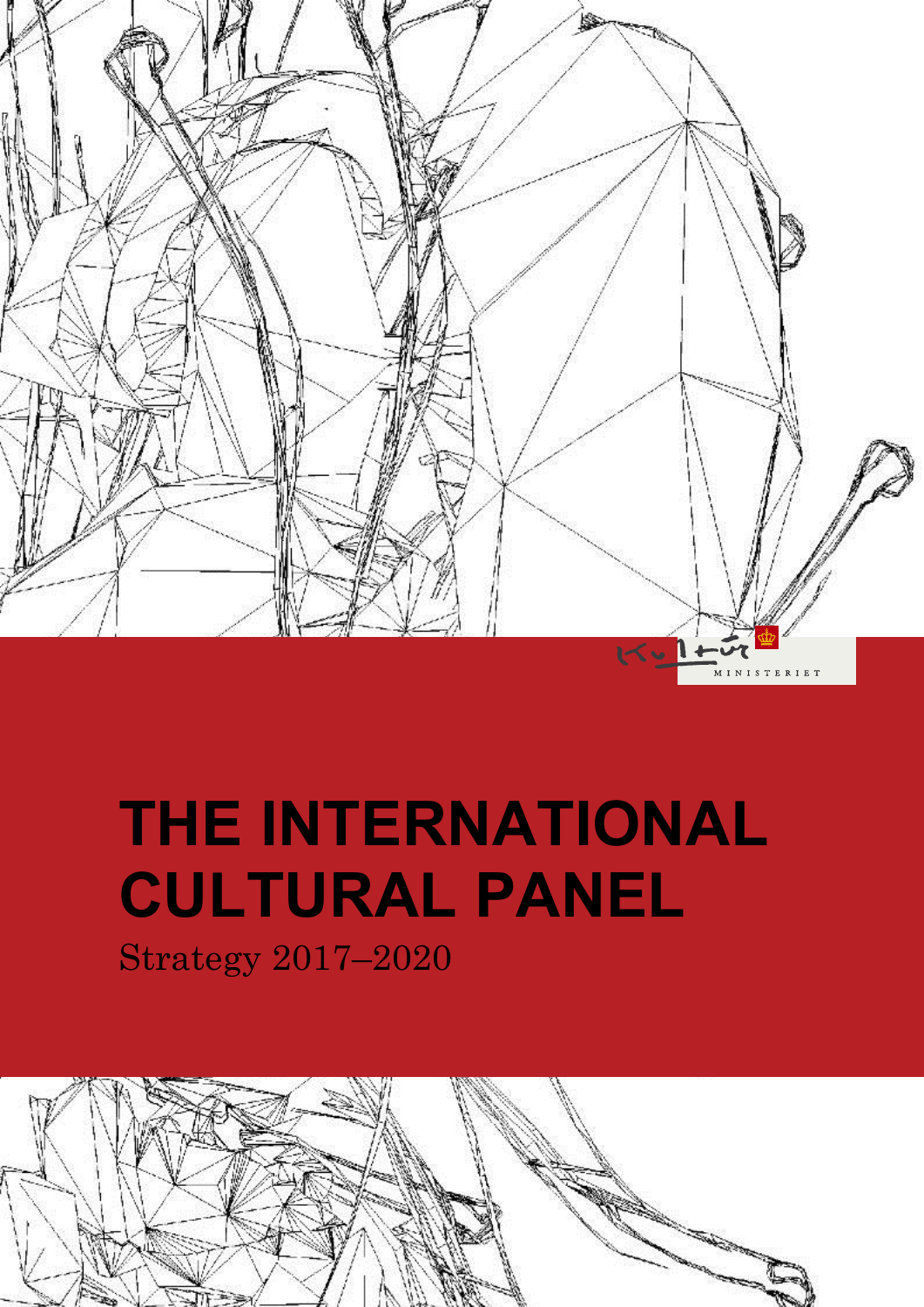**F E J L ! I N G E N T E K S T M E D D E N A N F Ø R T E T Y P O G R A F I I D O K U M E N T E T .** S T R A T E G Y 2 0 1 7 – 2 0 2 0

Published June 2017 by The Danish Ministry for Culture Nybrogade 2 1203 Copenhagen

Download the report at [www.kum.dk](http://www.kum.dk/)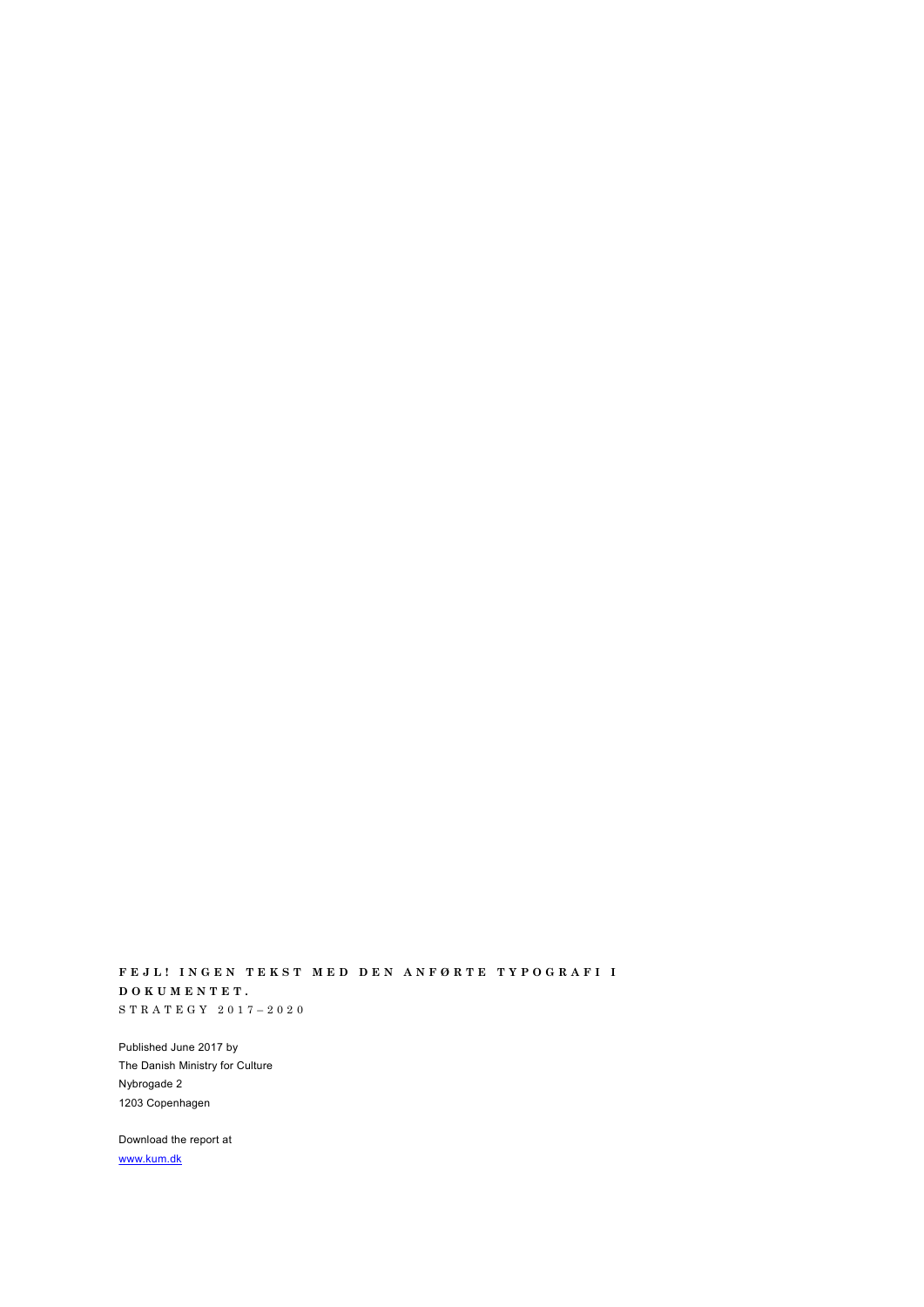## **Contents**

| 1. Objectives, vision and principles                        | 4              |
|-------------------------------------------------------------|----------------|
| 2. Narratives about Denmark                                 | $\overline{7}$ |
| 2.1 The role of art and culture in narratives about Denmark | $\overline{7}$ |
| 2.2 Values                                                  | 8              |
| 3. Strategic Priorities                                     | 9              |
| 3.1 Priorities 2017-2020                                    | 9              |
| 4. Organisation and Ways Of Working                         | 11             |
| 4.1 Organisation                                            | 11             |
| 4.2 Open calls                                              | 12             |
| 4.3 Mid-point Evaluation                                    | 12             |
| <b>Appendix</b>                                             | 13             |
| European neighbours                                         | 13             |
| <b>USA</b>                                                  | 14             |
| Asia - China, Japan and South Korea                         | 14             |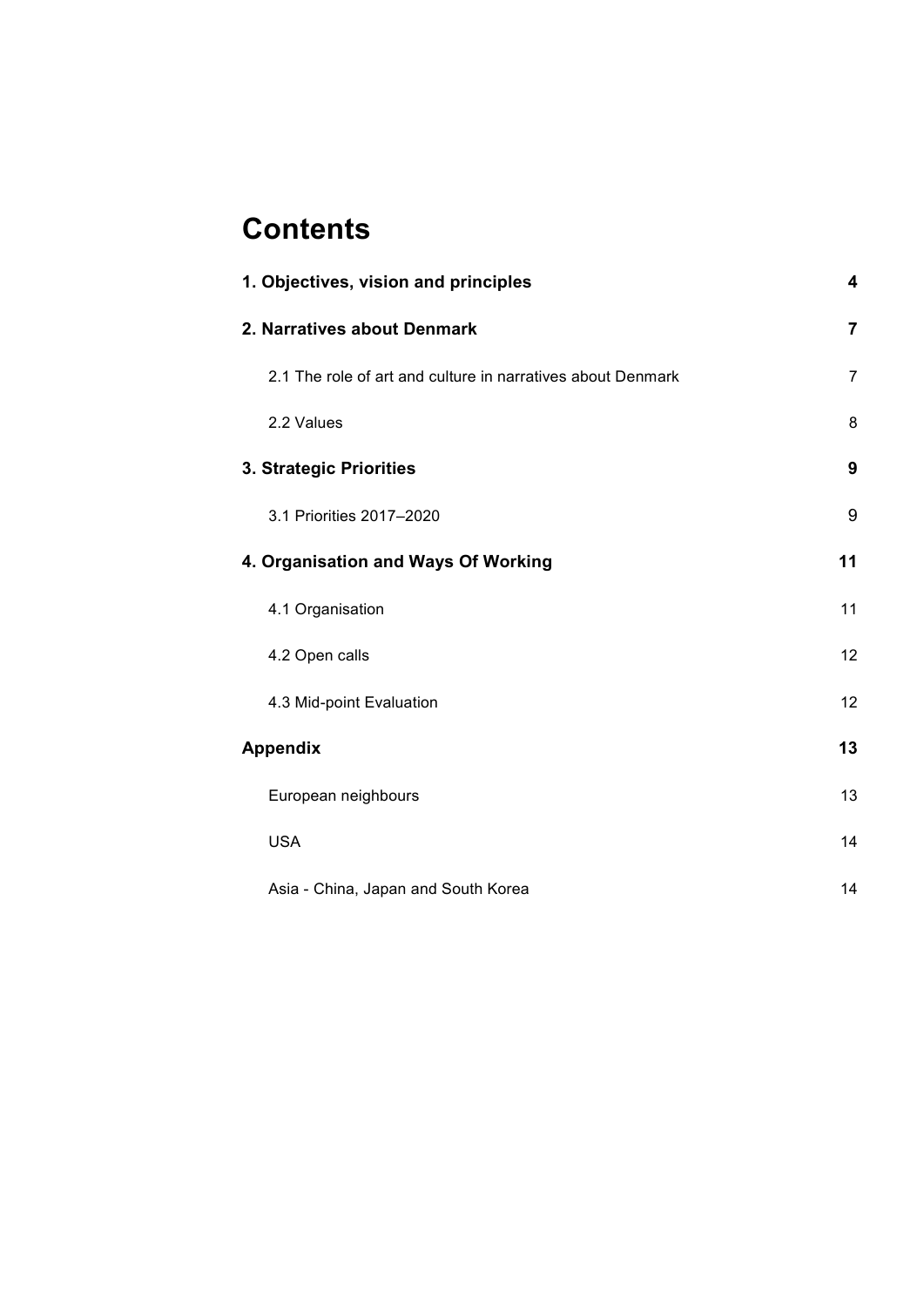# **1.**

### **OBJECTIVES, VISION AND PRINCIPLES**

The International Cultural Panel (ICP) is a binding, multi-ministry forum established to promote cultural exchanges between Denmark and the rest of the world. The ICP was set up in 2010 to follow up on the previous internationalisation strategy for art and culture.

On 1 January 2017, the ICP consisted of representatives of the Ministry of Culture (chair), the Ministry of Business and Growth, the Ministry of Foreign Affairs, the Danish Architecture Centre, the Danish Design Centre, the Danish Film Institute, the Danish Cultural Institute, the Agency for Culture and Palaces, the Danish Arts Foundation and VisitDenmark.

Six years after the ICP was set up, the consensus is that the work of co-ordinating cultural exchange programmes is still relevant and important and that exchanges with other countries have the greatest impact when ministries work together, coordinate input and focus on the same goals. The point is to achieve synergies and maximise value for money. In the light of this, the ICP is pursuing the following vision:

> *The role of the International Cultural Panel is to contribute to initiatives that strengthen links between Denmark and the rest of the world via encounters with other cultures and countries. The International Cultural Panel's contribution to artistic and cultural development will include relevant narratives about Denmark and the promotion of mutually inspiring, multi-genre collaboration between Danes and people from other countries.*

The ICP's principal objective is to contribute to the development of Danish art and culture. Culture does not exist in a vacuum – it evolves and thrives in interaction with outside influences and the wider world. It is through encounters with other cultures that artists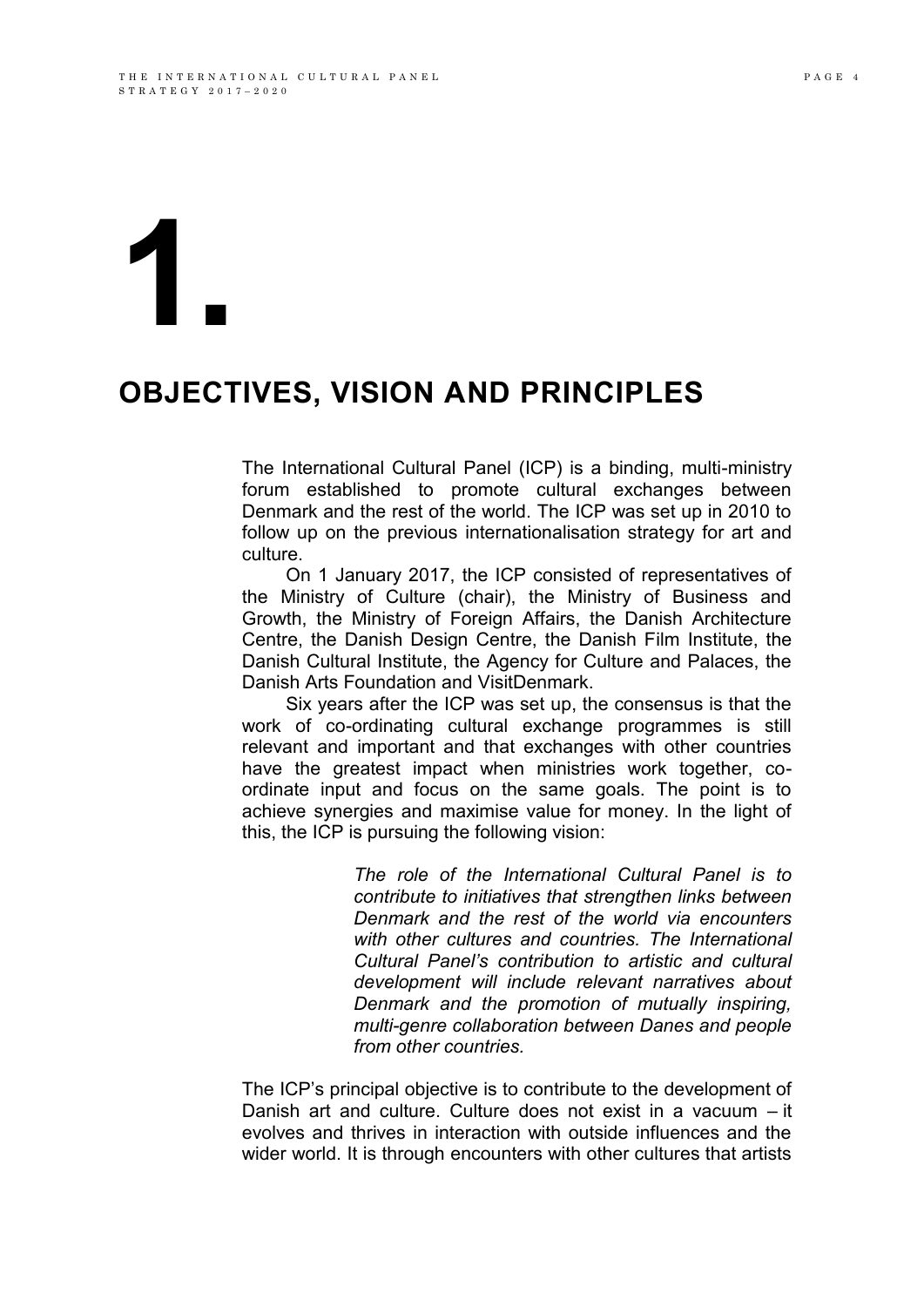and cultural practitioners find the inspiration that nurtures a lively, dynamic scene in Denmark.

Cultural exchanges with other countries play a major role in promoting the export of cultural products and narratives about Denmark, both as a nation and as a tourist destination, in marketing cultural tourism and in facilitating cultural dialogue with other countries. Cultural exchange as a source of dialogue is particularly important in countries with delicate political situations, where culture may provide an impetus for people to work together despite political disagreements, e.g. in Turkey and Russia.

In this light, the ICP seeks to promote four objectives, all of which are rooted in recognition of the intrinsic value of art and culture.

#### **THE FOUR OBJECTIVES**

- To develop and renew Danish art and culture
- To market Denmark as a nation
- To promote cultural exports
- To promote intercultural dialogue.

In various ways, all of the members of the ICP pursue one or more of these objectives, but they may not pursue all four at the same time. Equally, the objectives may not all be reflected to the same degree in specific exchange projects. Depending on the other country involved in the exchange, some cultural initiatives will primarily focus on marketing and cultural exports, while others will place greater emphasis on inter-cultural dialogue. The objectives are, therefore, neither normative nor comprehensive with regard to the content of exchange projects. Rather, they determine whether a particular project is relevant to one or more members of the Panel.

The common denominator for all projects is that they are based on the same principles for cultural exchange – first and foremost, high artistic and cultural quality. The principles are set out below.

#### **THE ICP PRINCIPLES**

**QUALITY**: All initiatives and projects must be of high artistic and cultural quality.

**LOCAL INTEREST**: All initiatives and projects must focus on generating interest, reciprocity and local backing in the partner country.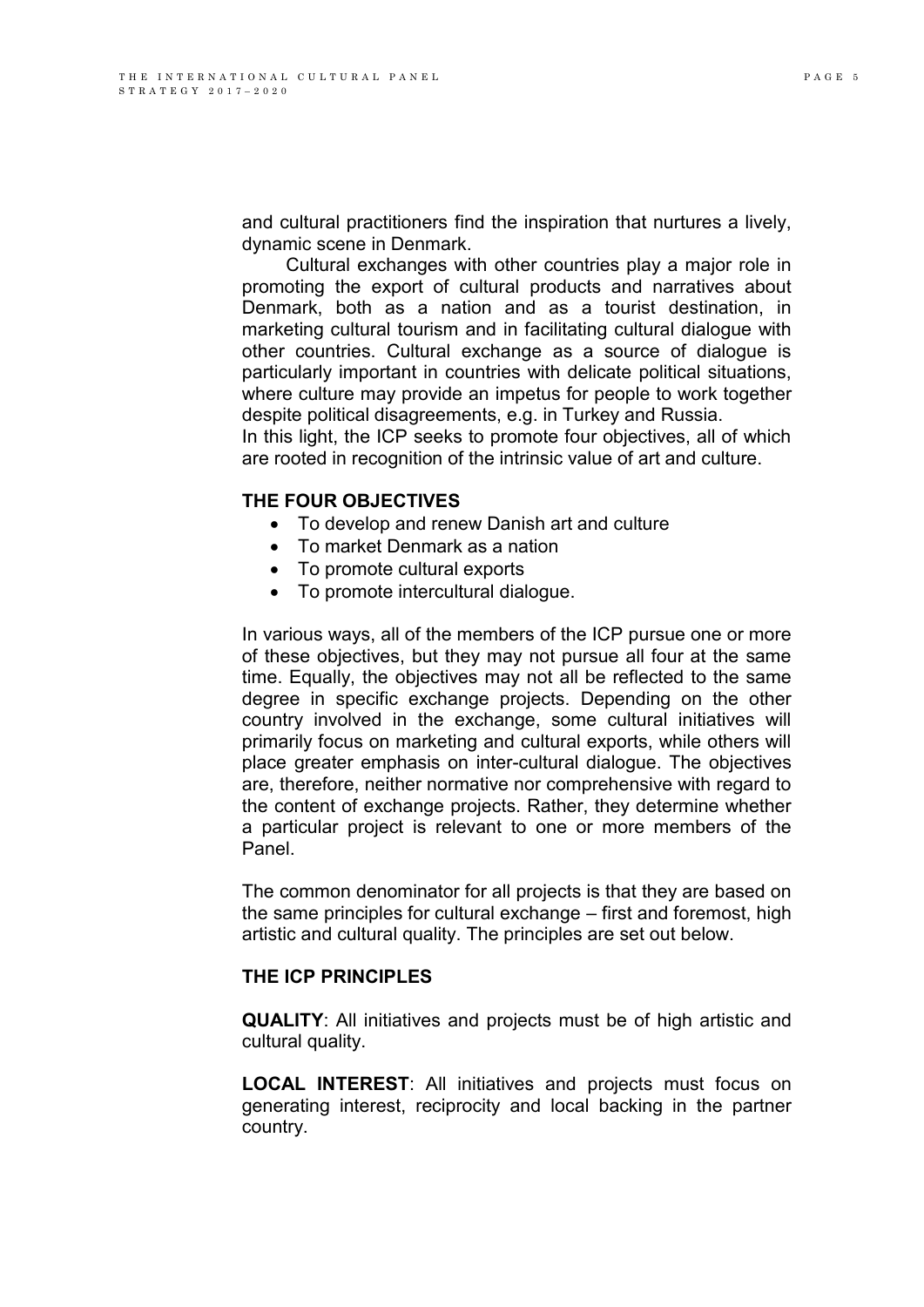**LONG-TERM PERSPECTIVE**: All initiatives and projects must seek to establish networks, narratives and relationships that have the potential to last far beyond the lifetime of the individual project or initiative.

**COLLABORATION**: Whenever feasible and relevant, one-on-one collaborations and partnerships will be facilitated.

**COMMUNICATION**: All projects and initiatives must focus on target groups, communication and profiling.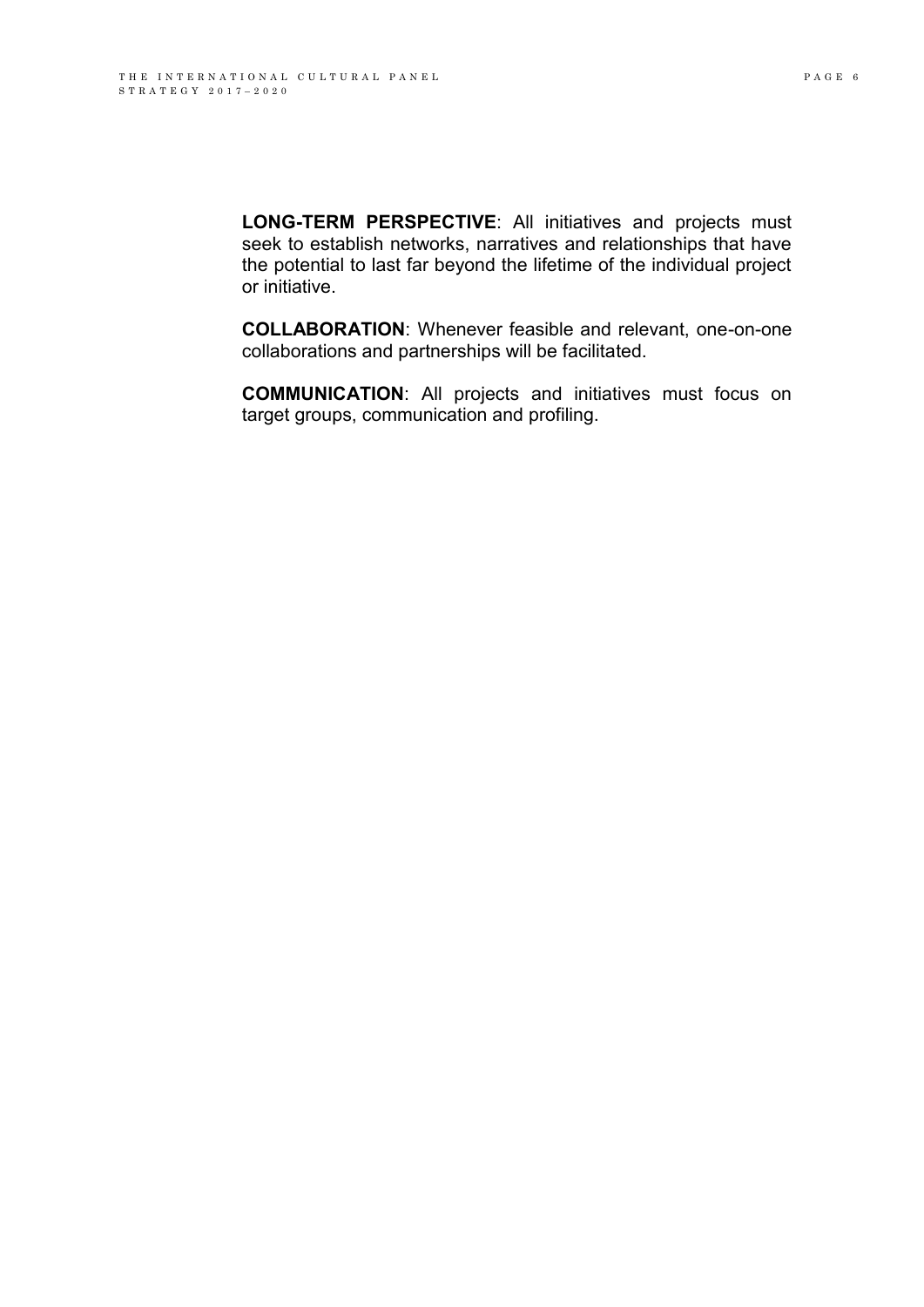# **2.**

### **NARRATIVES ABOUT DENMARK**

#### **2.1 The role of art and culture in narratives about Denmark**  Cultural exchanges with other countries are a significant part of

the narratives that provide the framework for spreading knowledge about Denmark and marketing the country abroad – as a cultural nation, a tourist destination and an exporter.

The ICP will play an active role in disseminating narratives about Denmark, albeit in a way that takes into account the arm's-length principle and the right of artists to express themselves freely through their work. Freedom of expression endows art with its own significance, which cannot be imposed externally. Works of art and culture are not created to promote a particular view of Denmark in the wider world. On the contrary, art can and does highlight problems, critiques the status quo and promotes dialogue, criticism and debate. This is in itself a core value, one that art helps promote.

Experience of previous projects indicates that cultural initiatives are more effective if they are based on a shared narrative that is communicated clearly to appropriate target groups. The impact of Danish art and culture is multiplied if the initiative or project is part of a wider narrative. The ICP will, therefore, work with "value narratives" as an overarching theme for its activities. Cultural projects are also an ideal way of promoting tourism in Denmark as part of a wider public diplomacy effort. Ultimately, they enhance Denmark's international influence and have a positive effect on the country's reputation around the world. The mantra is: "Show, don't tell".

It is a fundamental principle that we cannot market ourselves as something we are not; we cannot sell something we do not have. As such, it is crucial to be authentic and respect the intrinsic value of art. Ultimately, high artistic and cultural quality helps shape the image of Danish art and culture for which we want to be known around the world. Cultural exchanges must, therefore, start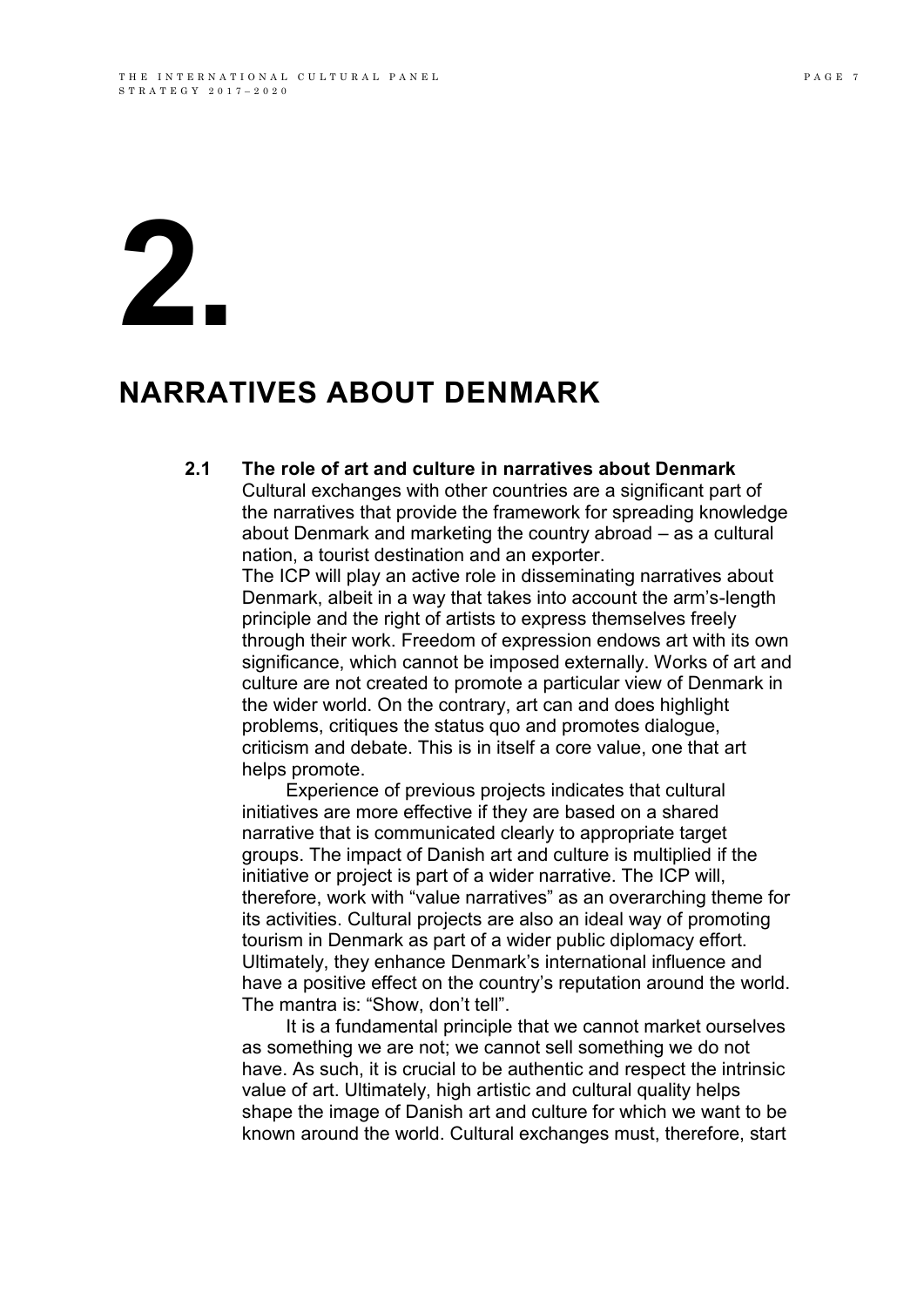and end with a concept of quality that in itself helps to market Denmark in a positive manner.

#### **2.2 Values**

Many different values shape Denmark in different ways: some characterise how the Danes see themselves, while others influence how the rest of the world views Denmark.

People submitted a wide range of proposals for the *Denmark Canon* but in the final version they were honed down to 10 values that have helped shape the country. What they have in common is that they do not necessarily originate in Denmark, nor are they necessarily peculiarly Danish. Taken as a whole, however, they paint a picture that is useful in marketing Denmark as a nation of culture, as a tourist destination and as an exporter.

The ICP will base its cultural exchange projects on the core values listed below. These values are neither normative nor exclusive. Rather, they serve to guide the work of the ICP and will be used for, e.g. the proactive communication of cultural exchange projects where they are relevant and meaningful to art and culture.

#### **EXAMPLES OF VALUES**

- Social cohesion, transparency and democracy
- Freedom of expression and openness to dialogue, inclusion and criticism
- Culture of trust
- Artistic freedom and the arm's-length principle
- Creativity, proximity, diversity and face-to-face dialogue.
- $\bullet$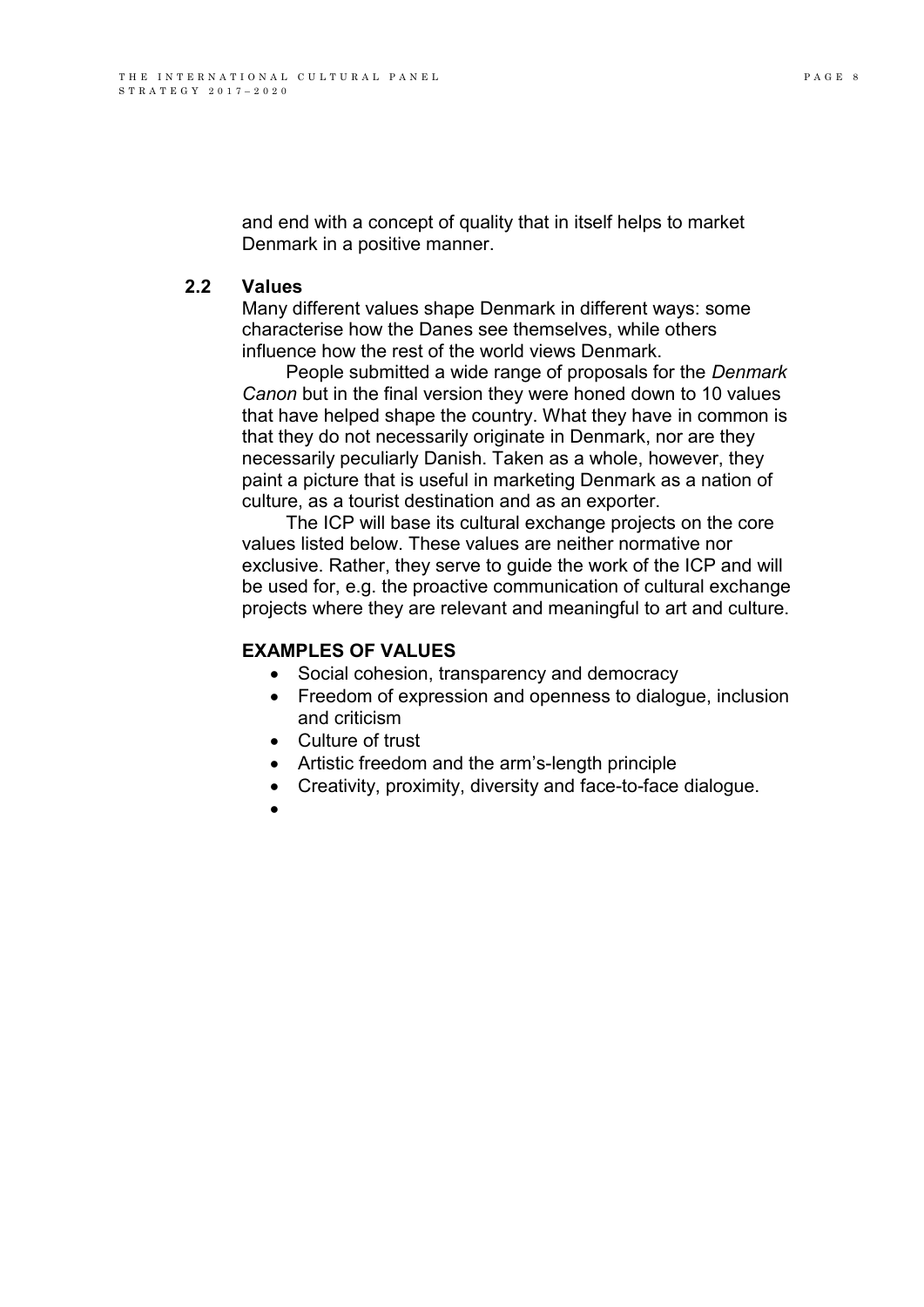# **3.**

## **3. STRATEGIC PRIORITIES**

#### **3.1 Priorities 2017–2020**

The ICP will concentrate on three geographic areas in 2017–2020: European neighbours, the USA and Asia (China, Japan and South Korea). It will also concentrate events that are of particular relevance to more than one panel member and which are deemed to be capable of making a regional or global impact.

#### **GEOGRAPHIC PRIORITIES 2017–2020**

#### **EUROPEAN NEIGHBOURS**:

The Nordic and Baltic regions, United Kingdom, France and Germany

- **USA**
- **ASIA**  China, Japan and South Korea.

The target countries were selected on the basis of ICP's overall assessment of where focusing its efforts would be most effective. Given the significant cultural differences, the specific reasoning behind the selections varies for each country. Nevertheless, the ICP felt that these countries meet all of the criteria for the four objectives across a range of artistic genres. All of these countries are culturally interesting in their own right, and together constitute Denmark's most important export markets. Most of them are also of interest from a tourism point of view. The appendix describes in greater depth the strategic direction for each geographic priority.

The selection of geographic priorities is based on an overall assessment of the following criteria (which have not been prioritised):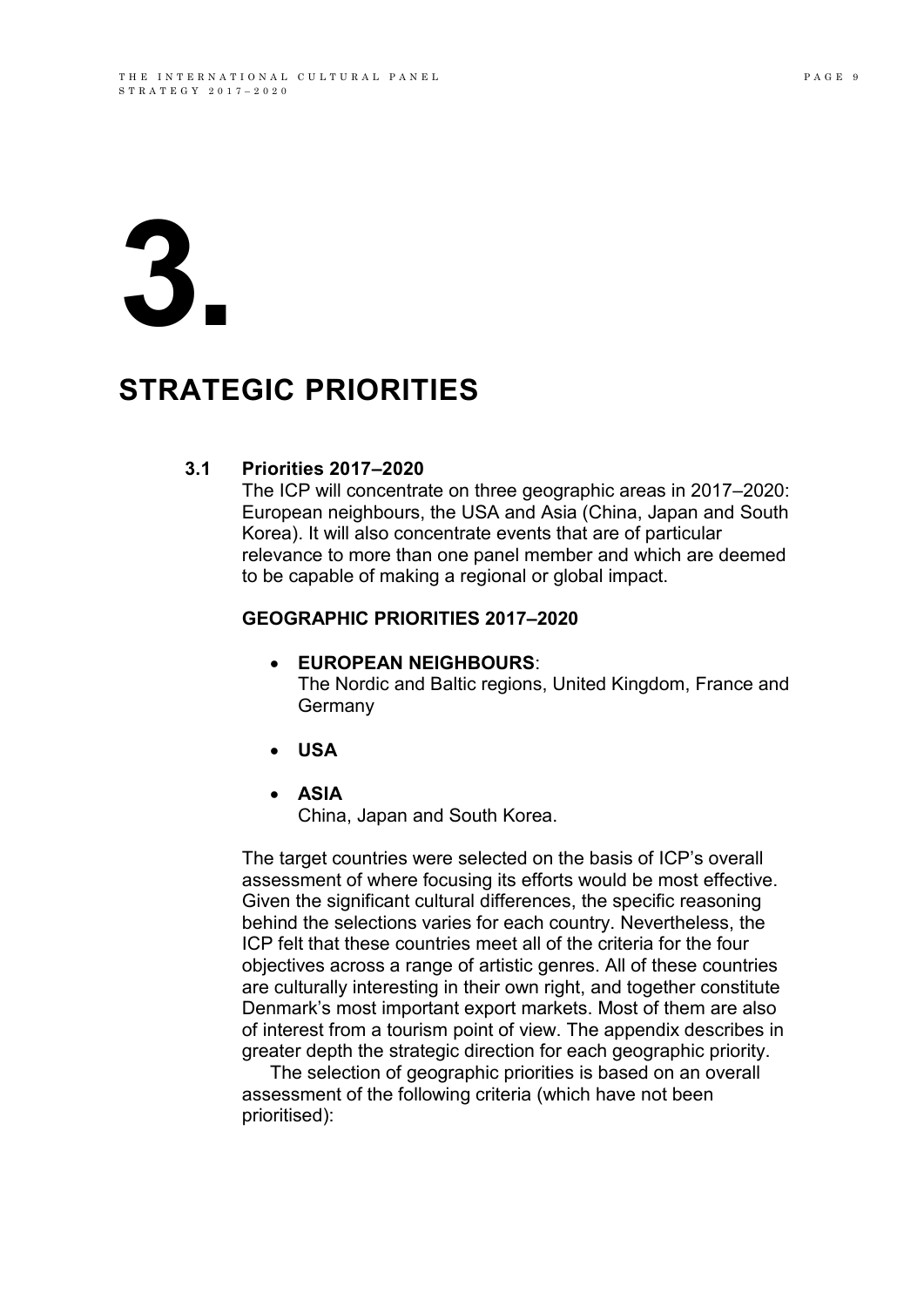- Artistic and cultural interest in Danish artists
- Foreign-policy interest, e.g. establishing platforms for intercultural dialogue in specific countries
- Local demand for and interest in Danish art and culture
- Relevant export and tourism markets and potential growth markets of relevance for spreading knowledge of Denmark
- Potential for Nordic co-operation and/or partnerships
- Strong local representation, in the form of embassies, consulates and cultural institutions.

The Nordic Region differs from the other priority areas in that the ICP wishes to focus on outward-facing Nordic co-operation with countries and regions elsewhere in the world. The Region already has a highly developed form of regional co-operation, backed up by funding programmes. The ICP, therefore, wishes to focus on this external dimension, and to encourage Nordic partnerships wherever they are relevant and will enhance the impact of a given initiative. Particular attention will be paid to Nordic co-operation on relevant platforms so that Nordic efforts can be integrated into the work being done in the other geographic priority areas, e.g. under the auspices of the Nordic Council of Ministers or Nordic projects in the Baltic Sea region. Another priority will be Nordic cooperation on the marketing of Denmark and the Nordic Region, e.g. via collaboration between the Nordic "Visit" organisations.

However, inclusion on the list of geographic priorities does not mean that all of these countries will be in focus at the same time and throughout the whole period covered by the strategy. For example, the focus on the United Kingdom and Japan will be most intensive in 2017 due to large-scale ongoing initiatives. In addition, 2017 is the official Danish-Chinese Year of Tourism. The focus on the Baltic region will be greatest in 2018, when the republics celebrate the centenary of their independence.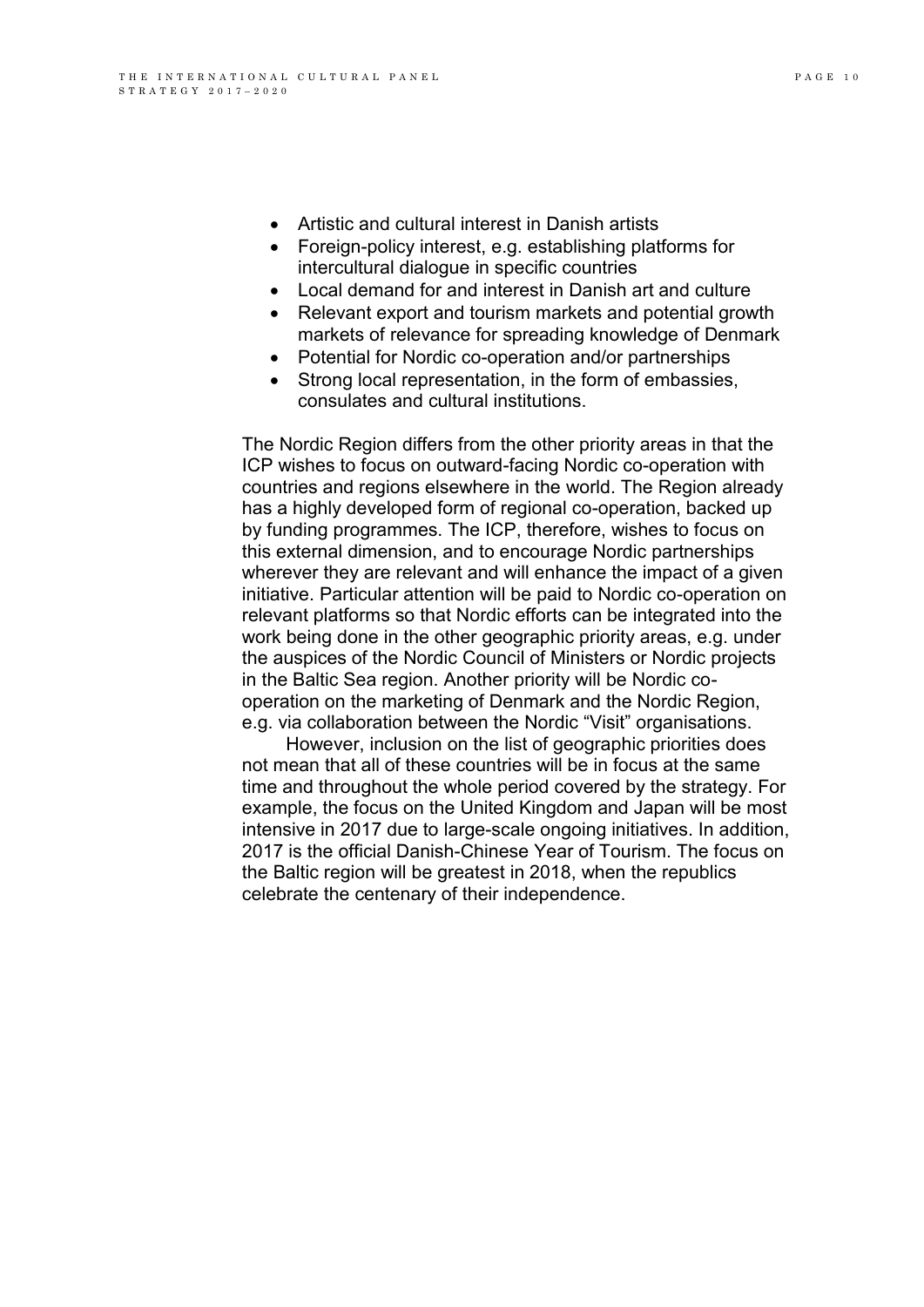# **4 ORGANISATION AND WAYS OF WORKING**

#### **4.1 Organisation**

The ICP consists of representatives at director level from all of the member institutions. It is a strategic forum that makes overarching decisions about the work as a whole and about specific events on which the members will work with each other. With regard to the working relationship with the project groups, the ICP has overall responsibility and commissions projects. The ICP meets once or twice a year, with secretariat support provided by the Ministry of Culture.

The cultural exchange projects on which members of the panel work together take many different forms, but usually fall under the category of "cultural initiatives". These involve a large number of related cultural-exchange activities, stretching over a specified period of time, with a common theme and possibly a common logo, which enhances the impact made by the participants and raises Denmark's profile abroad. Cultural initiatives often take place alongside state visits or export and tourism promotions.

*Project groups* are established on an ad hoc basis in response to specific decisions on cultural initiatives, based either on geographic priority or on a strategic event. It is the task of the ICP, where necessary and relevant, to lay down objectives and success criteria for the project groups. Project groups are operational bodies. As well as representatives of the ICP member institutions, they may also consist of other stakeholders with an interest in a particular initiative. Depending on need, and where the scope of a project requires it, steering groups may be set up to deal with the overall management of each individual project. The Agency for Culture and Palaces provides secretariat services for the project groups. A permanent management group has been established for Nordic cultural initiatives, the remit of which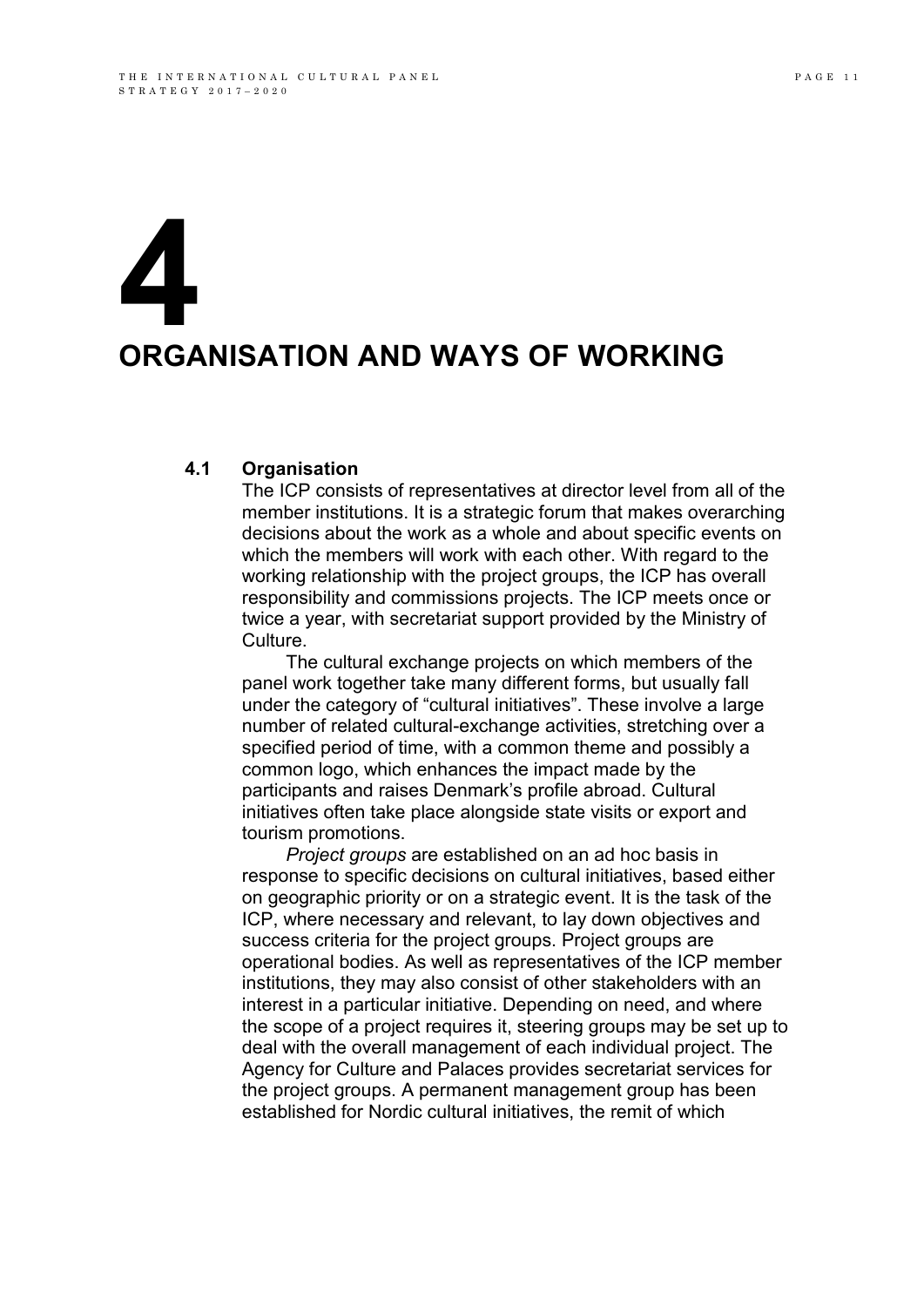involves initiating and co-ordinating Nordic cultural initiatives under the auspices of the Council of Ministers.

In addition to the ICP and the project groups, a steering group on international cultural exchanges has been established under the co-operation agreement between the Ministry of Foreign Affairs and the Ministry of Culture. It makes decisions on financial priorities for the pool of approx. DKK 8.9 million set up under the agreement. Of this, around DKK 4.5 million has been earmarked for the ICP action plan, while the remainder has been allocated to recurring tasks such as state visits, culture seminars and Danish diplomatic representations abroad.

#### **4.2 Open calls**

Where relevant, the ICP can – within the framework of the strategic priorities set out in the action plan – issue open calls for proposals on which the Panel members may wish to work with each other. A recent example of this was the open call issued to gauge interest in a Nordic cultural initiative in 2017.

#### **4.3 Mid-point Evaluation**

In 2018, the ICP will conduct a mid-point evaluation of its current strategy in order to facilitate reassessment and adaptation if this is deemed necessary. A full evaluation of the strategy will be conducted in 2020.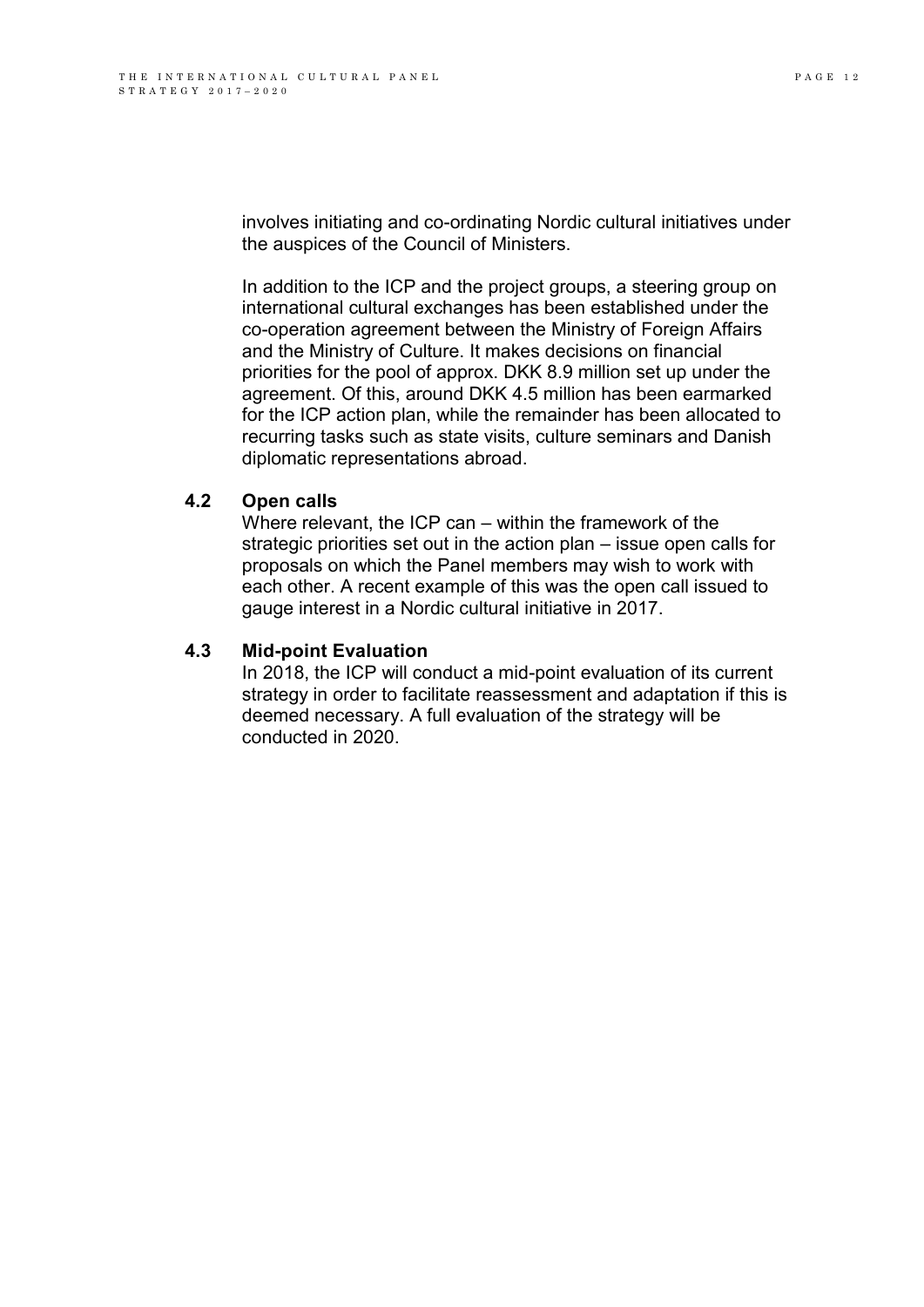## **APPENDIX GEOGRAPHIC PRIORITIES**

#### **European neighbours**

In light of Brexit and other recent events in Europe that are presenting serious challenges to the European sense of community, the ICP thinks the time has come for closer cooperation and greater cohesion. In this context, culture can act as a foundation for promoting peace and establishing a sense of shared identity, by weaving the national and the European together into a shared narrative about what we have built together and what we have in common.

The ICP's European Neighbours priority will focus on two tracks. One consists of the big European nations – the United Kingdom, France and Germany – which have long been important partners for Danish cultural exchange programmes. These are great cultural nations and important outlets for Danish artists. All three have good local Danish representation, comprising strong networks with wide-ranging experience of cultural co-operation. They are also Denmark's most important export and tourism markets.

The other track consists of the Nordic Region and the Baltic Sea. Denmark plays an active role in Nordic co-operation through the Nordic Council of Ministers, and has a great sense of affinity with the other Nordic countries. The ICP will focus on closer Nordic co-operation on projects and initiatives that fall within the Nordic external dimension. Good Nordic cultural exchange and funding programmes already exist. The ICP will focus on the external dimension, e.g. by setting up Nordic cultural initiatives in selected countries, in which artists from across the Region are represented.

In the Baltic Sea region, the ICP will improve on the existing good relations fostered by the Danish Cultural Institute's offices in Riga, St Petersburg and Warsaw. The Danish Cultural Institute already serves as a good platform for cultural exchanges, and there are advantages to be gained from incorporating it into the